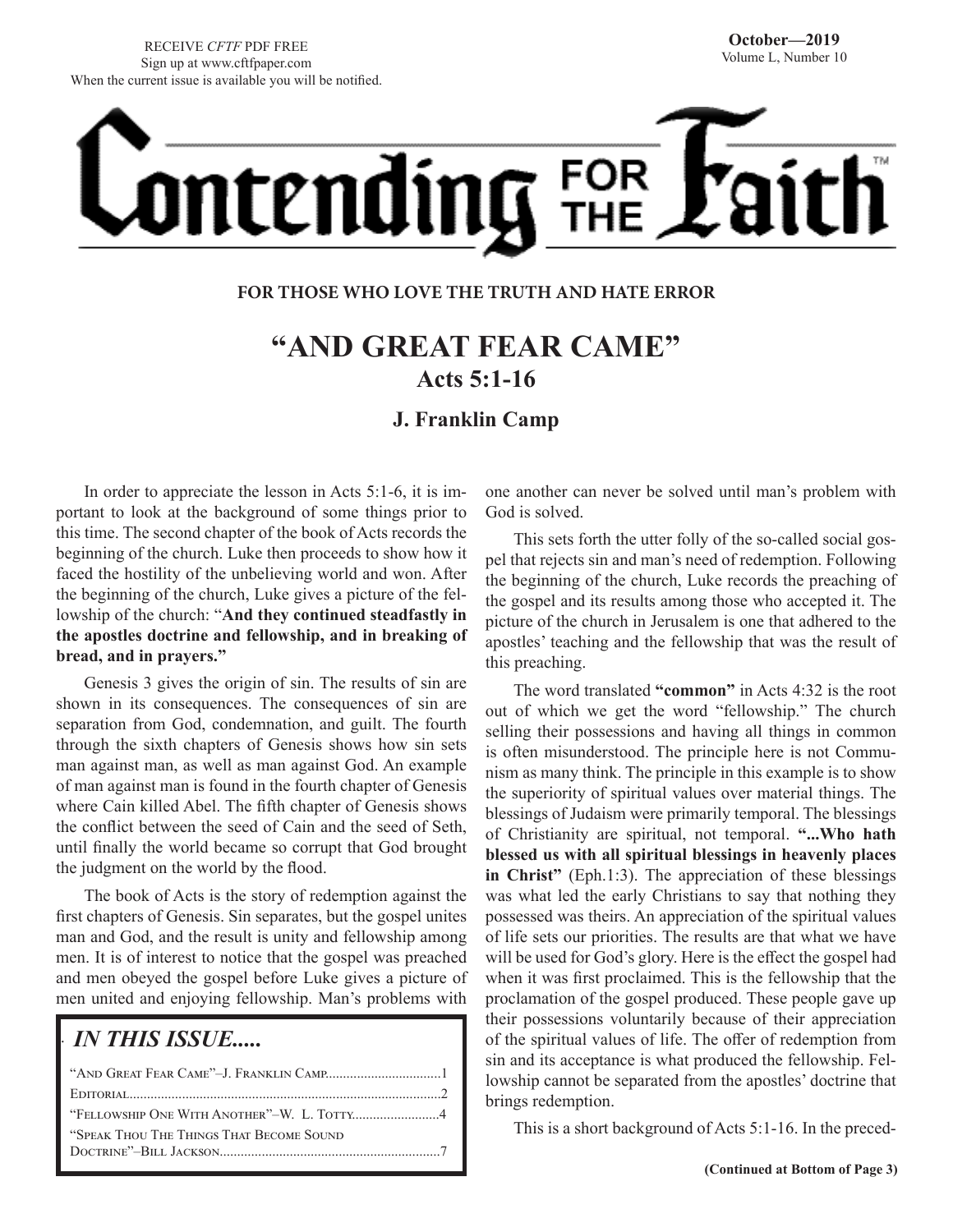

## **David P. Brown, Editor and Publisher dpbcftf@gmail.com**

*COMMUNICATIONS received by CONTENDING FOR THE FAITH and/or its Editor are viewed as intended FOR PUBLICATION unless otherwise stated. Whereas we respect confidential information, so described, everything else sent to us we are free to publish without further permission being necessary. Anything sent to us NOT for publication, please indicate this clearly when you write. Please address such letters directly to the Editor David P. Brown, P.O. Box 2357, Spring, Texas 77383 or dpbcftf@gmail.com. Telephone: (281) 350-5516.*

#### *FREE—FREE—FREE—FREE—FREE—FREE*

*To receive CFTF free, go to www.cftfpaper.com and sign up. Once done, you will be notified when the current issue is available. It will be in the form of a PDF document that can be printed, and forwarded to friends.*

#### **SUBSCRIPTION RATES FOR THE PAPER EDITION**

*Single Print Subs: One Year, \$25.00; Two Years, \$45.00. NO REFUNDS FOR CANCELLATIONS OF PRINT SUBSCRIPTIONS.*

## **ADVERTISING POLICY & RATES**

*CONTENDING FOR THE FAITH exists to defend the gospel (Philippians 1:7,17) and refute error (Jude 3). Therefore, we advertise only what is authorized by the Bible (Colossians 3:17). We will not knowingly advertise anything to the contrary and reserve the right to refuse any advertisement.*

*All setups and layouts of advertisements will be done by CONTENDING FOR THE FAITH. A one-time setup and layout fee for each advertisement will be charged if such setup or layout*  is needful. Setup and layout fees are in addition to the cost of *the space purchased for advertisement. No major changes will be made without customer approval.*

*All advertisements must be in our hands no later than one month preceding the publishing of the issue of the journal in which you desire your advertisement to appear. To avoid being charged for the following month, ads must be canceled by the first of the month. We appreciate your understanding of and cooperation with our advertising policy.*

*MAIL ALL SUBSCRIPTIONS, ADVERTISEMENTS AND LET-TERS TO THE EDITOR, P. O. Box 2357, Spring, Texas 77383- 2357. COST OF SPACE FOR ADS: Back page, \$300.00; full page, \$300.00; half page, \$175.00; quarter page, \$90.00; less than quarter page, \$18.00 per column-inch. CLASSIFIED ADS: \$2.00 per line per month. CHURCH DIRECTORY ADS: \$30.00 per line per year. SETUP AND LAYOUT FEES: Full page, \$50.00; half page, \$35.00; anything under a half page, \$20.00.*

*CONTENDING FOR THE FAITH is published bimonthly. P. O. Box 2357, Spring, Texas 77383-2357 Telephone: (281) 350-5516.*

> **Ira Y. Rice, Jr., Founder August 3, 1917–October 10, 2001**

# **Editorial... MAY ONE CHURCH EXTEND FELLOWSHIP TO ANOTHER CHURCH?**

The term *church* finds three different usages in the New Testament.

1) It means the one church Jesus built, containing all those saved from their sins by Jesus Christ (Mat. 16:18; Acts 2:38,47; 1 Tim. 3:15).

2) Also, the term *church* means the Lord's church in any geographic location, designated or not (1 Cor. 1:2; Rom. 16:16). Such is the largest and smallest organized entity of the realm of the saved.

3) The term *church* also designates an assembly of Christians convened for religious purposes (1 Cor. 11:18, 20; 14:5, 23, 28).

The context of the verse in which *church* is found determines in which sense the term *church* is used. We may correctly conclude that in the question under consideration the term *church* means the largest and smallest organized entity of those saved by Christ—a church in any geographic location, such as Jerusalem, Rome, Corinth, etc.

It must be understood that fellowship between churches must respect, adhere to, and comply with the authorized organizational structure of sister churches as such is revealed in the New Testament (Col. 3:17). The autonomy of each church means that one church has no authority over another church. However, one church must take note of what a sister congregation believes and practices and act according to New Testament teaching regarding the same. The letters of Christ to the seven churches of Asia proves as much and so does 2 John 8-10. We are to **"Prove all things; hold fast that which is good. Abstain from all appearance of evil"** (1 The. 5:21, 22). If a congregation embraces sin(s) and refuses to acknowledge the same, much less repent of such, that is not **"good"** as Paul defines **"good"** in 1 Thessalonians 5:21. Thus, the faithful will abstain from such **"evil."** And, if nothing else, that rules out a faithful church extending fellowship to such a congregation, or continuing in fellowship with it.

The first church of Christ on earth was the church in Jerusalem (Acts 2). All others came into existence after it. It is a matter of record that the Jerusalem church extended fellowship to the church in Antioch of Syria (Acts 13:1). The church in Jerusalem did so only because the church in Antioch **"continued steadfastly in the apostles doctrine,"** or put another way, they were walking in the light as Christ is in the light (Acts 2:42; 1 John 1:7). Each church continued **"in the doctrine of Christ."** Thus, they had **"both the Father and the Son"** (2 John 9; Col. 3:17). Neither church was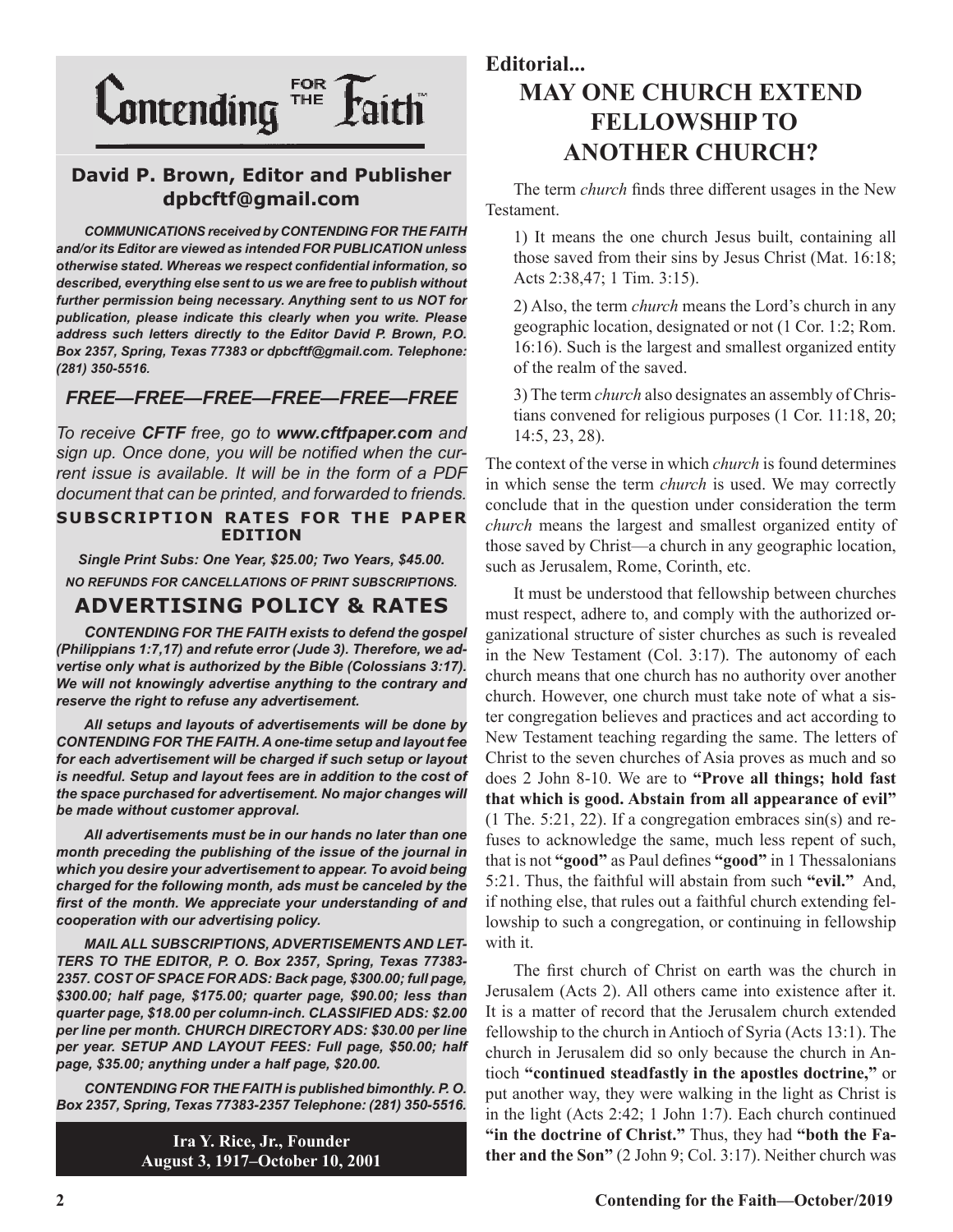going **"beyond the things that are written"** (1 Cor. 4:6, *ASV*, 1901). All other things being scripturally equal, there is no other basis by which one church may extend fellowship to another church. If there is, we would like to know what it is. *Question:* If it is the case (and it is) that the only grounds by which one church may extend fellowship to another church is that each one must be functioning only on the basis described in the preceding paragraph, what if one church adopts a policy that causes her to go **"beyond the things that are written"**? Does the authority for scriptural fellowship remain? Is it "once in fellowship, always in fellowship" regardless of what either church believes and/or practices? *Answer:* No, faithful children of God may not fellowship unfaithful children of God, whether they are organized or not. If that is not the case, then churches of Christ remain in fellowship with the Christian Church. After all at one time we were all one in belief and practice. However, if a faithful congregation once extends fellowship to a sister congregation on the sole basis of both continuing steadfastly in the apostles doctrine, but then one congregation embraces  $sin(s)$  for which it will not repent, then must it be that the faithful and the unfaithful remain in fellowship? Who believes it? That would mean that every church of Christ not in fellowship with the Christian Church has sinned. Such is

scripturally absurd to the Nth degree.

As surely as one member of the church can be overtaken in a fault and, thus, in need of being restored to faithfulness to God, then a church (a collection of individual children of God) can be overtaken in a fault and in need of being restored to God. Further, when children of God have the fellowship of a congregation scripturally withdrawn from them and are received into fellowship of a sister congregation, said receiving sister congregation is no longer **"walking in the light"** of gospel truth and is guilty of fellowshipping that which God does not fellowship.

There is no use advocating a doctrine, but then ignore and reject the implications of it. Such is implied by those who teach that once fellowship is extended from one church to another both are forever in fellowship with God and each other regardless of what each believes and/or practices. Whether one believes and teaches error, or believes the truth but practices error, the result is the same—sin is committed on the part of those who do the same and faithful brethren must not fellowship brethren who refuse acknowledge their sins and repent of them.

#### **—David P. Brown, Editor**

#### tttttttttttttttttttttttttttttttttttttttttttttttttttt

#### **(Continued From Page 1)**

ing chapters, Luke has given a picture of the preaching, the progress of the gospel, and resulting fellowship. The example of Ananias and Sapphira shows one of the perils of this fellowship. The hostility of the world could not hurt the fellowship. The peril was on the inside. The outside can never hurt the church as long as it holds to the apostles' doctrine and preaches it. The harm always comes from the inside.

Ananias and Sapphira failed to appreciate the spiritual values of life. Instead of their living by the truth of the apostles' doctrine, they were living by a lie. Thus, we have the first instance of discipline in the church. While it is true that in this instance it was an act of God through the apostle Peter, and, we do not have such miracles today, the lesson still remains.

Discipline is important if the church is to maintain its purity and influence. The church is a refuge from sin, but it is not a place for one to hide his sins. When the world is allowed to come into the church, bringing its sins, and attempting to hide them, the results are disastrous. The church must practice discipline to keep the world out of the church, or the world will take over the church. The gospel must be preached so that men realize they must leave the world behind or the world will destroy the church. A lack of strong preaching today has allowed the world to flood the church with its ideals and practices.

A second thing that has allowed the world to corrupt the church is the failure on the part of churches to practice discipline. This has become almost a forgotten thing. A failure of the church to discipline members who follow their worldly ways allow their practices to corrupt the church. We are now reaping the bitter harvest in the apostasy of many congregations. The fact that the first case of discipline in the church was an act of God shows the importance of discipline to keep the church pure. God is concerned with pure preaching and pure practice. It takes both for the church to be pleasing to God. The first five chapters of the book of Acts teaches the importance of the church continuing in the teaching of the apostles' doctrine and practicing it. If either of these truths are neglected, the world will take over the church, and the results are apostasy.

#### **—Deceased**

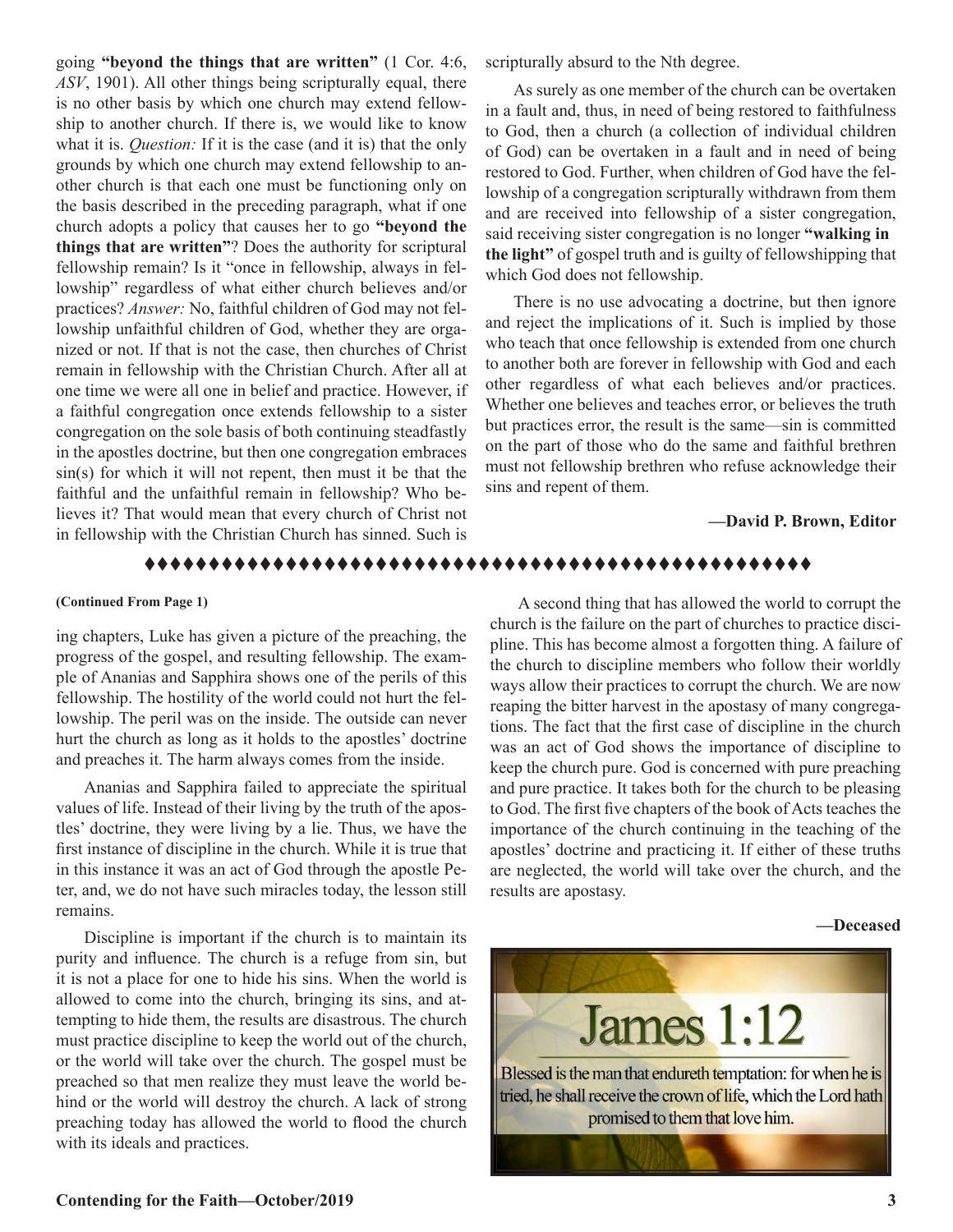# **"FELLOWSHIP ONE WITH ANOTHER"**

#### **W. L. Totty**

#### *[Originally this article appeared in four parts. We have edited it and combined the four parts into one article—Editor]*

Fellowship is a question about which many people in the church throughout the country have become especially concerned. Just recently I have received a request to write some comments on this subject.

Some teach that we must fellowship every person who is a believer in Christ, regardless of what he may teach or practice, while others disregard the teaching of the Lord by binding where the Lord has not bound. But those who know and respect God's word will be content with the teaching of the New Testament and turn not to the right nor to the left.

The apostle John said, **"But if we walk, in the light, as he is in the light, we have fellowship one with another, and the blood of Jesus Christ his Son cleanseth us from all sin"** (1 John 1:7). That is, those who are cleansed by the blood of Christ Jesus have fellowship as long as they walk in the light. Walking **"in the light"** means walking according to the teaching of the New Testament. All who walk after the teaching of the New Testament have fellowship one with another, whether they even know each other or not. Christian fellowship means working together for the cause of Christ as God commands. When a child of God refuses to walk according to the light, he then disfellowships himself from all who are walking in the light.

Paul, writing to the church at Thessalonica, said,

**And if any man obey not our word by this epistle, note that man, and have no company with him, that he may be ashamed. Yet count him not as an enemy, but admonish him as a brother** (2 The. 3: 14, 15).

**"Any man"** refers to anyone who is a member of the church. The command to **"have no company with him"** does not mean to shun him in a social sense to the extent that one would not even speak to him, but, rather, not to fellowship him in the worship and service of the Lord. The apostle says definitely not to count him **"as any enemy"** but to **"admonish him as a brother."** If we cannot speak to him, we cannot **"admonish him as a brother."** That has reference to a member of the church of the Lord who will not abide by the teaching of Christ.

The same apostle, in his letter to the churches of Galatia, wrote, **"Brethren, if a man be overtaken in a fault, ye which are spiritual, restore such an one in the spirit of meekness; considering thyself, lest thou also be tempted."**  (Gal. 6: 1). Thus, we see that if a child of God is overtaken in a fault (which means disobeying the Lord in any respect, whether in teaching or in practice), we who are Christians should admonish such an one to repent of his evil and thus be restored to fellowship. We are to do that in the spirit of meekness, not with a self-righteous attitude that we could do no wrong. We are to consider ourselves, lest we should also be tempted.

Jesus said to his disciples, **"Take heed to yourselves: If thy brother trespass against thee, rebuke him; and if he repent, forgive him."** (Luke 17:3.) That teaches us clearly that we are to make an effort to restore a person to repentance; and if he repents, then we forgive him and hold no grudge nor wait till such an occasion arises that we can retaliate, as some are disposed to do. Christ teaches plainly that we are to rebuke the one who sins against us. This should be done personally between the two, not telling everybody else about it.

**Moreover if thy brother shall trespass against thee, go and tell him his fault between thee and him alone: if he shall hear thee, thou hast gained thy brother. But if he will not hear thee, then take with thee one or two more, that in the mouth of two or three witnesses every word may be established. And if he shall neglect to hear them, tell it unto the church: but if he neglect to hear the church, let him be unto thee as an heathen man and a publican** (Mat. 18:15- 17).

After one has done according to that which the Lord commands and the man refuses to repent, he should not be fellowshipped by the church. Those are the words of the Lord Jesus Christ. The influence of Satan is different. His encouragement is to talk to everybody else about the brother's fault and craftily arouse resentment against him among the whole congregation before he is aware of it. Nobody should want to be like Absalom who sat at the gate and stole the hearts of the people when he sought to depose his father and take the kingdom for himself (2 Sam. 15:6).

Note that Jesus said, **"If thy brother trespass against thee."** One must be careful not to build up a case against his brother because one does not like his personality, or maybe some of his little idiosyncrasies irritate one. If one does not sin against another, there is no justification for disfellowshipping him. Surely there is no person whose personality would exactly please everyone at all times. Even Jesus did not please everybody. We must beware of the temptations of Satan and follow always the words of the Lord.

**Now therefore ye are no more strangers and foreigners, but fellowcitizens with the saints, and of the household of God: and are built upon the foundation of the apostles and prophets, Jesus Christ himself being the chief corner stone: In whom all the building fitly framed together groweth unto an holy temple in the Lord: In whom ye also are builded together for an habitation of God through the**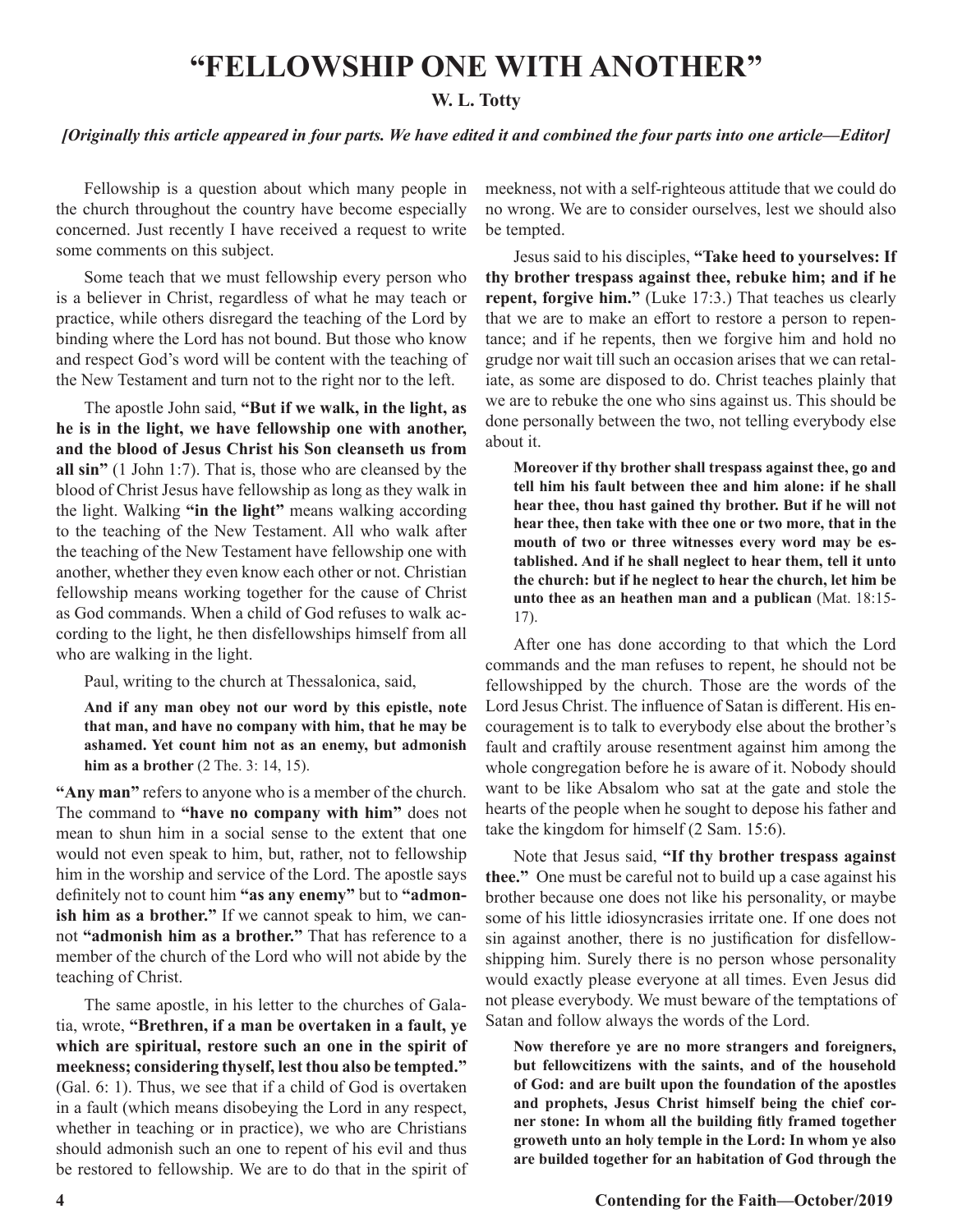#### **Spirit** (Eph. 2:19-22).

#### The church is the body of Christ and Paul said,

**For as the body is one, and hath many members, and all the members of that one body, being many, are one body: so also is Christ. For by one spirit are we all baptized into one body, whether we be Jews or Gentiles, whether we be bond or free, and have been all made to drink into one Spirit** (1 Cor. 12:12-13).

Jesus is the **"chief corner stone."** He is also the head of the church (Eph. 1:22). By his being the head, we understand that he is the director. He gives the instructions to the church, and every member must listen to the head and do as the head directs. The church cost Jesus his blood.

The apostle Peter, writing about the members of the church, said, **"Ye also, as lively stones, are built up a spiritual house, an holy priesthood, to offer up spiritual sacrifices, acceptable to God by Jesus Christ"** (1 Pet. 2:5). Every member is likened unto a stone which would be used to build a house and Peter said we are **"lively**" stones; that is, we must be alive to the commands of God, ready to do what he says. God has added us to the church, and Paul says that the members are **"fitly framed together."** Therefore, we understand that a member must conform to the commands of the head, else he will not fit together with those who are obeying the commands of God and cannot be fellowshipped.

The church is composed of individuals grouped together in congregations throughout the world which makes it convenient for Christians in all nations everywhere to worship the Lord according to his word. Just as every member must follow the instructions of the head, so must every congregation follow the direction of the head. The church is called the body of Christ. All the members of the physical body must act according to the mind, or head, of the body. We can imagine the chaos of the human body if every member of the body tried to act upon its own direction and not according to the direction of the mind, or head. Just so it would be with the church if every congregation wanted to walk according to its own reasoning and ignore the instructions from the head.

Paul reminded the elders of the church at Ephesus that, when he left, grievous wolves would enter in among them, not sparing the flock, and that from their own midst would men arise, teaching perverse things, and draw away disciples after them (Acts 20:28) Therefore, he instructed them to watch. He reminded them that he had warned them day and night with tears for three years about such things. Jesus Christ, while he was upon earth, instructed his disciples to beware of wolves in sheep's clothing. When John was on the Isle of Patmos, Christ told him to write to the church at Ephesus and say,

**I know thy works, and thy labour, and thy patience, and how thou canst not bear them which are evil: and thou hast tried them which say they are apostles, and** 

#### **are not, and hast found them liars** (Rev. 2:2).

Thus, we see that Paul's admonition came true and that people even came, saying they were apostles. Notwithstanding the fact that they had tried those evil folk who claimed to be apostles and found them to be liars, they still were led to accept false teaching, for Jesus said,

**Nevertheless I have somewhat against thee, because thou hast left thy first love. Remember therefore from whence thou art fallen, and repent, and do the first works; or else I will come unto thee quickly, and will remove thy candlestick out of his place, except thou repent** (Rev. 2: 4-5).

Jesus said, **"If ye love me, keep my commandments"**  (John 15:15). Since they left their **"first love,"** the Ephesians had digressed from keeping the commandments of the Lord. Even though the Ephesians had some good things, such as hating the doctrine of the Nicolaitans (v. 6), Jesus was not pleased with them and was going to remove their candlestick if they did not repent. In other words, he was not going to fellowship them if they did not turn away from that which was evil.

Jesus commanded the church at Pergamos, saying,

**I know thy works, and where thou dwellest, even where Satan's seat is: and thou holdest fast my name, and hast not denied my faith, even in those days wherein Antipas was my faithful martyr, who was slain among you, where Satan dwelleth** (Rev. 2:13).

However, he condemned them also:

**But I have a few things against thee, because thou hast there them that hold the doctrine of Balaam, who taught Balac to cast a stumblingblock before the children of Israel, to eat things sacrificed unto idols, and to commit fornication. So hast thou also them that hold the doctrine of the Nicolaitans, which thing I hate. Repent; or else I will**  come unto thee quickly, and will fight against them with **the sword of my mouth** (Rev. 2:15-16.). **= The quote is vss 14-16, not 15-16.**

That teaches us that today a **"few things"** are enough to sep-

arate a church from Christ; and when a church is separated from Christ, it is separated from all faithful churches.

There are some among us today who say we cannot disfellowship a whole congregation; but Jesus did, as we previously pointed out. We must follow Christ, the head. If it were unchristian to disfellowship a whole congregation, we could not have disfellowshipped the Christian Church for putting instrumental music into the worship. Those who teach that we ought not to separate ourselves from such false teaching and practice should also be disfellowshiped for teaching false doctrine.

Paul wrote,

**Wherefore come out from among them, and be ye separate, saith the Lord, and touch not the unclean thing; and I will receive you, And ill be a Father unto you, and ye shall be my sons and daughters, saith the Lord Almighty**  (2 Cor. 6:17-18).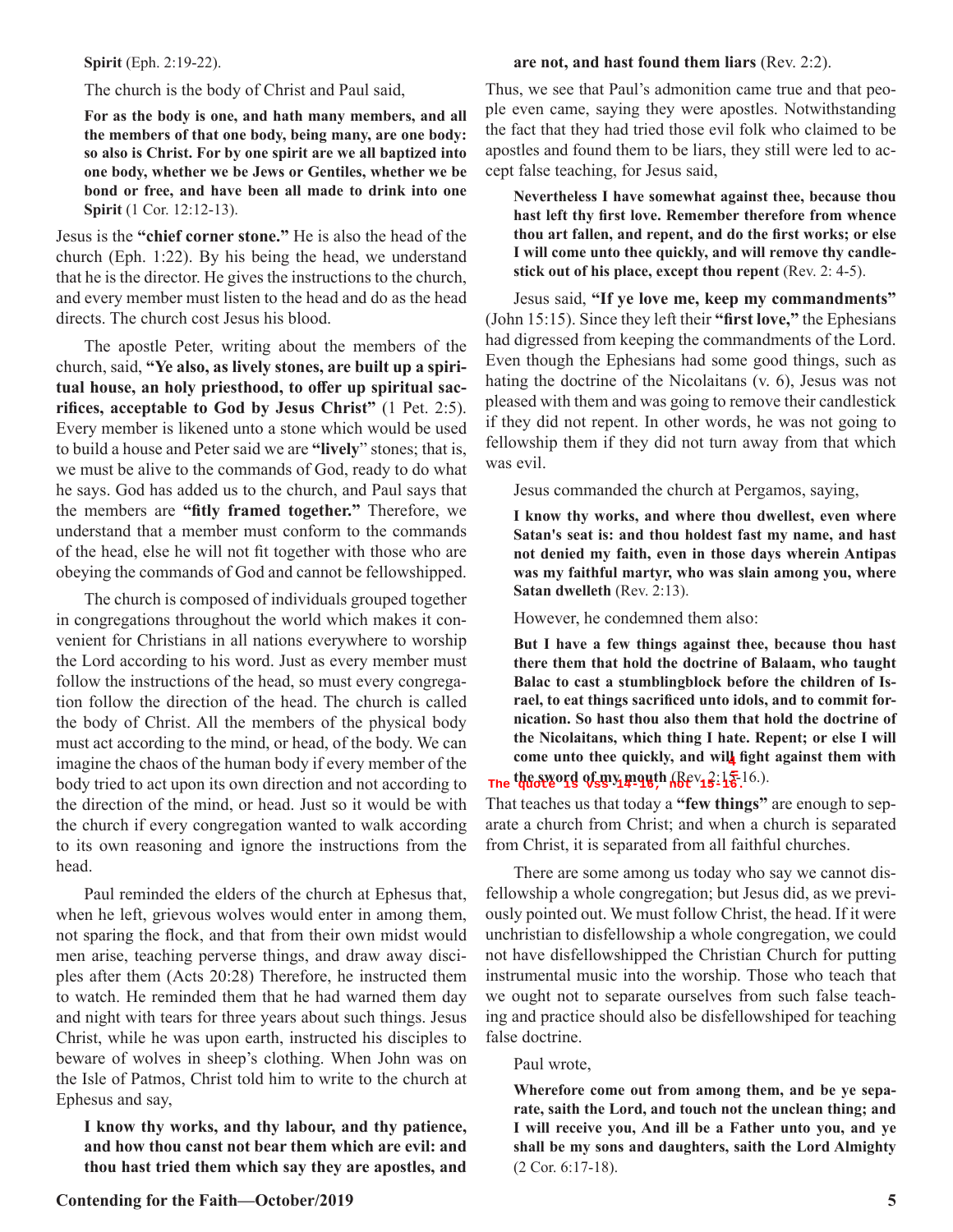Some brethren do not understand the meaning of New Testament fellowship. We see occasionally that some church is going to meet after the worship for a period of "fellowship." Working together in the worship and work, as God has commanded the church to do, is New Testament fellowship; and wherever we are, whether we are gathered together or separated, if we are serving God, we are in fellowship. To say that after the worship we are going to meet for a fellowship meeting is, to say the least, misleading. It suggests that there is no fellowship in the worship and work of the Lord. We understand that what they mean is that they would meet for a social gathering. But that is something that God has not commanded in his work and worship and, therefore, could not be included in the fellowship of the church, even though it may be engaged in as a social act. Yet, it should not be connected with nor spoken of as the work of the church.

The church at Corinth had perverted the Lord's supper into a social event. But Paul said to them,

**When ye come together therefore into one place, this is not to eat the Lord's supper. For in eating everyone taketh before other his own supper: and one is hungry, and another is drunken. What? have ye not houses to eat and to drink in? or despise ye the church of God, and shame them that have not? What shall I say to you? shall I praise you in this? I praise you not. For I have received of the Lord that which also I delivered unto you, That the Lord Jesus the same night in which he was betrayed took bread: And when he had given thanks, he brake it, and said, Take, eat: this is my body, which is broken for you: this do in remembrance of me. After the same manner also he took the cup, when he had supped, saying, This cup is the new testament of my blood: this do ye, as oft as ye drink it, in remembrance of me. For as often as ye eat this bread, and drink this cup, ye do shew the Lord's death till he come** (1 Cor. 11:20-26).

Paul did not condemn social gatherings, as such; but he condemned it in the church. We do not mean in the church building; we are talking about the work and worship of the church.

Paul instructed the Corinthian church in the first chapter how to have fellowship in the work of the Lord, saying,

**Now I beseech you, brethren, by the name of our Lord Jesus Christ, that ye all speak the same thing, and that there be no divisions among you; but that ye be perfectly joined together in the same mind and in the same judgment** (1 Cor. 1:10).

If all people were **"perfectly joined together in the same mind and in the same judgment,"** based upon the word of God, there would be no divisions among us. In that respect we would all be **"fitly framed together,"** and fellowship would prevail among us.

Division is based upon the opinions and doctrines of men. Jesus condemned the Pharisees and called them hypocrites, saying, **"But in vain they do worship me, teaching** 

**for doctrines; the commandments of men"** (Mat. 15:9.) It is wrong for anyone to fellowship any doctrine that is based upon the opinions of man. We must have a "thus saith the Lord" for everything we do in worship to God or our work in the kingdom. **"And whatsoever ye do in word or deed, do all in the name of the Lord Jesus, giving thanks to God and the Father by him"** (Col. 3:17).

For many years there has been an ecumenical movement among the denominations to unite, and many years ago it was embraced by many in the church. It has to one extent or another captured the colleges operated by the brethren. Today, it is exceedingly difficult to find a faithful congregation of the Lord's people. However, there is but one way to please God in unity, and that is to be united on his word. To unite upon a compromise is disrespectful to God and will do nothing except to revamp denominationalism. God's word is the same today as it was in the first century when it was written. It will be the same when Jesus Christ returns to the earth, and woe to the man who tries to alter it!

There were some in the church at Corinth in the days of Paul who were not satisfied with the word of God, and they sought to add to it by wearing the names of Paul, Apollos, and Cephas, as well as that of Christ. Paul, Apollos, and Cephas were good, faithful men who preached the truth of God; and there was nothing in their preaching that justified the Corinthians in wearing the names of men. Paul asked them, **"Is Christ divided? was Paul crucified for you? or were ye baptized in the name of Paul?"** (1 Cor. 1:13a). Paul was so displeased with their wearing the names of men that he said he thanked God that he baptized none of them except Crispus and Gaius, lest people should say he baptized in his own name (1 Cor. 1:14). This plainly shows that if two churches are teaching two different doctrines, at least one of them is not the church of Christ, and it is possible that neither would be the church. For two churches teaching different doctrines, to be right, it would be necessary that Christ should be divided. We must wear the name of him who was crucified, the one into whom we were baptized. Paul told them that he would not speak unto them as unto spiritual but as unto carnal because of the divisions among them (1 Cor. 3:1-3). Persons in the church, even the whole congregation, who are carnal and cannot be called spiritual certainly cannot be fellowshipped, according to the teaching of God.

Paul said unto those who were faithful at Corinth,

**Be ye not unequally yoked together with unbelievers: for what fellowship hath righteousness with unrighteousness? and what communion hath light with darkness? And what concord bath Christ with Belial? or what part hath he that believeth with an infidel? And what agreement hath the temple of God with idols? for ye are the temple of the living God; as God hath said, I will dwell in them, and walk in them? and I will he their God and they shall he my people. Wherefore come out from among them, and be ye separate, saith the Lord, and touch not the unclean thing;**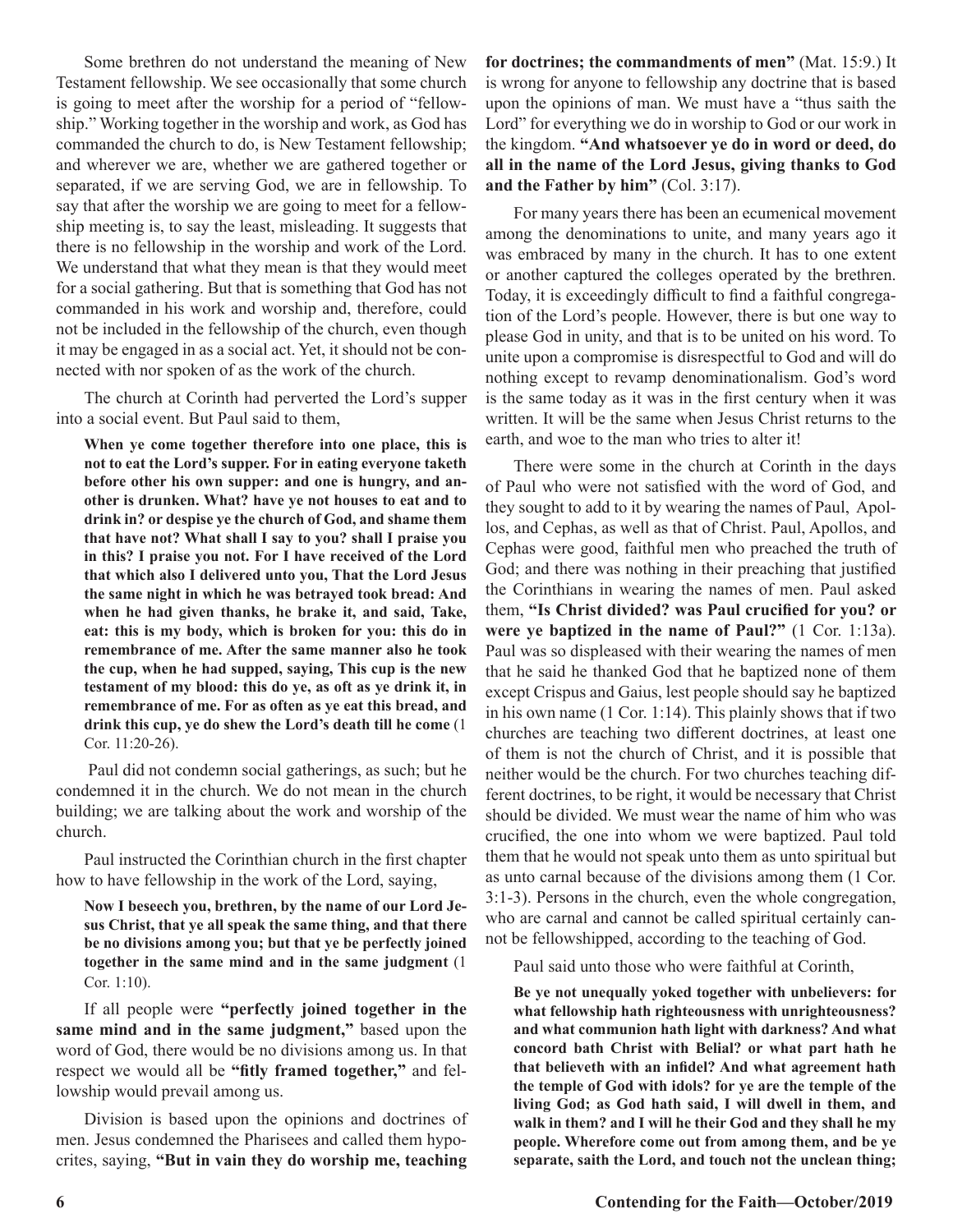#### **and I will receive you"** (2 Cor. 6:14-17).

In this Paul was speaking of spiritual things, not of marriage, as it is sometimes misinterpreted, for the context clearly shows that it refers to the worship of God. We are not to have fellowship with people who pervert God's plan in any respect.

From whence canes division? It comes by following false teachers. The prophet Jeremiah said,

**Woe be unto the pastors that destroy and scatter the sheep of my pasture! saith the Lord. Therefore thus saith the Lord God of Israel against the pastors that feed my people; Ye have scattered my flock, and driven them away, and have not visited them: behold I will visit upon you the evil of your doings, saith the Lord** (Jer. 23:1-2).

False teachers are sornetimes cunning. They may emphasize love to the extent that it covers every false idea. We must not, of course, minimize love. God is love, and we must have love in preaching the gospel; but our love must be for the truth. The Holy Spirit inspired David to say that he hated every false way (Psa. 119:104). And Solomon said,

**These six things doth the Lord hate: yea, seven are an abomination unto him: A proud look, a lying tongue, and hands that shed innocent blood, An heart that deviseth wicked imaginations, feet that be swift in running to mischief, a false witness that speaketh lies, and he that soweth discord among brethren** (Pro. 6:16-19).

If the Lord hates those things, we must hate them too in order to be like him.

When Paul went to Thessalonica to preach the gospel, the unbelieving Jews stirred up a riot against him, saying, **"These that have turned the world upside down are come hither also" (**Acts 17:6). The apostle Paul, when he came to the end of his life, said,

**I have fought a good fight, I have finished my course, I have kept the faith: Henceforth there is laid up for me a crown of righteousness, which the Lord, the righteous judge, shall give me at that day: and not to me only, but unto all them also that love his appearing** (2 Tim. 4:7-8).

We must, likewise, love the truth enough to fight for it if necessary and always be ready to suffer for it if we expect to receive a crown of righteousness as did Paul.

The Bereans were more noble than those of Thessalonica in that they searched the scriptures daily to see whether or not Paul was preaching the truth. Many today would say the Bereans did not love or they would have accepted Paul's teaching without question, but they demonstrated their love for the truth by investigating. Let us be as noble as the Bereans were and prove all doctrines and practices by the Bible before we accept them as being worthy of our fellowship, for we cannot serve two masters. [*The Informer*: ed. Ben Vick, Vol. 53, numbers 49, 50 and Vol. 54, numbers 1, 2. October, 1, 8, 15, 22, 2000 (Shelbyville Road Church of Christ, Indianapolis, IN)]

**—Deceased** 

# **"SPEAK THOU THE THINGS WHICH BECOME SOUND DOCTRINE"**

#### **Bill Jackson**

That is what Titus 2:1 says, and I wonder, "What ever happened to this verse?" Do those men in the church, in every place, who stand up to preach and teach no longer believe the passage? Have they ceased to believe that care must be exercised in all teaching, knowing that the teacher will receive the HEAVIER JUDGMENT (Caps mine.—BJ) (Jam. 3:1, *ASV,* 1901).

In the various controversies raging in the kingdom over the last several years, so much of it has been due to a preacher/teacher's effort to be unique, novel, "intellectual," or simply denominational. He will set forth the most sectarian and non-Biblical views, and then when he comes under fire, the claim is that "I was misunderstood." But in so many, many of the cases, his efforts to explain himself has done nothing to clear up the matter, and what becomes increasingly clear is that he indeed was speaking beyond what is recorded in the Book!

There is simplicity in Christ (2 Cor. 11:3), and one reading after the inspired apostles can, simply upon reading, understand just what the apostles understood in regard to truth (Eph. 3:3, 4). Wherein is the problem, then? The problem is created when men who have spent far more time with theological rantings of sectarian infidels than they have with the words of Jesus, Paul, Peter,

etc., propose to issue forth denominational doctrine. On the matter of the Holy Spirit, and grace, and saints in the denominations, and baptism for remission of sins, and instrumental music, and premillennialism, and God's marriage law, etc., etc., etc., so many problems are being made today because men who stand up to speak, or take pen in hand to write, do not take care to "speak the things in keeping with sound doctrine."

 Why should they be surprised when the saints rebel against them? Why should they be so hurt when some journalist writes them up as unsound? The highest and worst kind of presumption and audacity is for one to take advantage of his audience, who are expecting the Bible from him, and he comes forth with rank sectarianism! If we are going to betray the confidence brethren have placed in us as teachers of the Word, and rather than help the church we labor to turn it into a denomination, we should be severely chastised!

It is nearly 2,000 years old, but Titus 2:1 still says the same thing. Of the same age is the charge from Paul, **"Preach the Word"** (2 Tim. 4:2). We who stand up to instruct others should either do just that, or QUIT!

**—Deceased**

*[The foregoing article was written in the Spring of 1986. It was timely at its writing, but much more timely today.***—Editor***]*